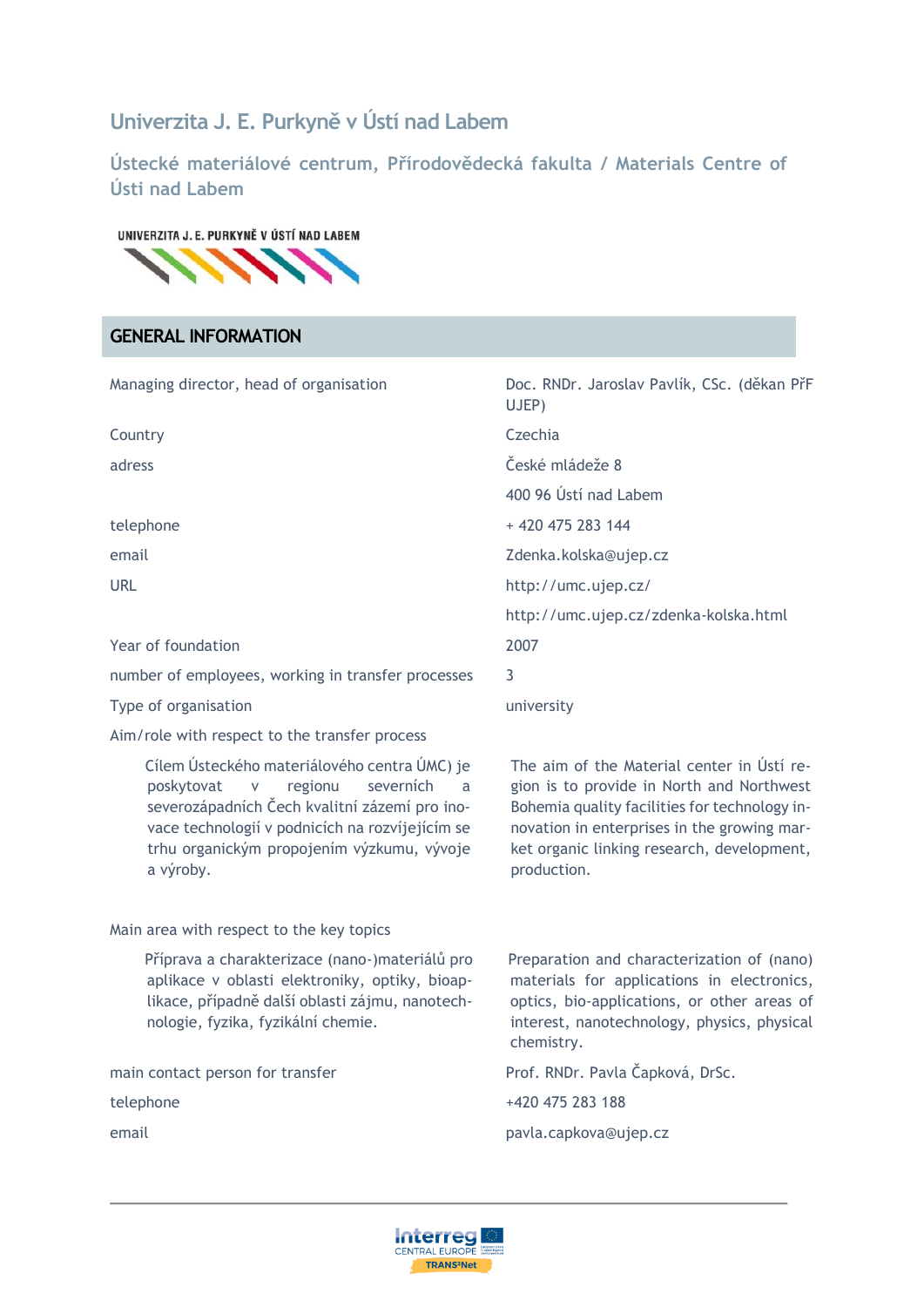# **OFFERED TRANSFER ACTIVITIES**

## **services in terms of the identification and description of innovative and economically applicable ideas**

- identification of current research results in research institutions, universities (e.g. using technology scouting)
- foster scientists in the description of the exploitable idea, focussed on its application in enterprises
- technology assessment according to technical, legal and economical aspects, such as technology maturity level, patentability, standard conformity, necessary licensing procedures)

## **services in terms of the dissemination of innovative and economically applicable ideas**

### *publish and disseminate*

- portfolio of patents: own patents and patents of research institutions, universities
- user-oriented descriptions of the idea (technology), (such as technology offers and technology files)

#### *publication modes and media*

- data-bases, online platforms, websites introducing innovative ideas
- newsletters/RSS
- brokerage events (events bringing together developers and potential users)/ meetings introducing economically applicable research results
- demonstrators

## **services to bring together parties that could be relevant for the application of new ideas and technologies**

- implementation of visits in research institutes or enterprises
- implementation of meetings, workshops, conferences (e.g. for initiating and intensifying contacts between science and business, for discussing detail information about innovative ideas and technologies)
- organisation of topic-specific workshops, fairs or similar activities in order to foster special idea
- initiating and presenting/ moderating bilateral and subject-specific discussions held by technology suppliers and potential users

# **services in terms of the preparation of economic exploitation of an (innovative and economically applicable) idea/ technology**

- contract research (e.g. initiating, bringing together the potentially exchanging parties, project management)
- research cooperation